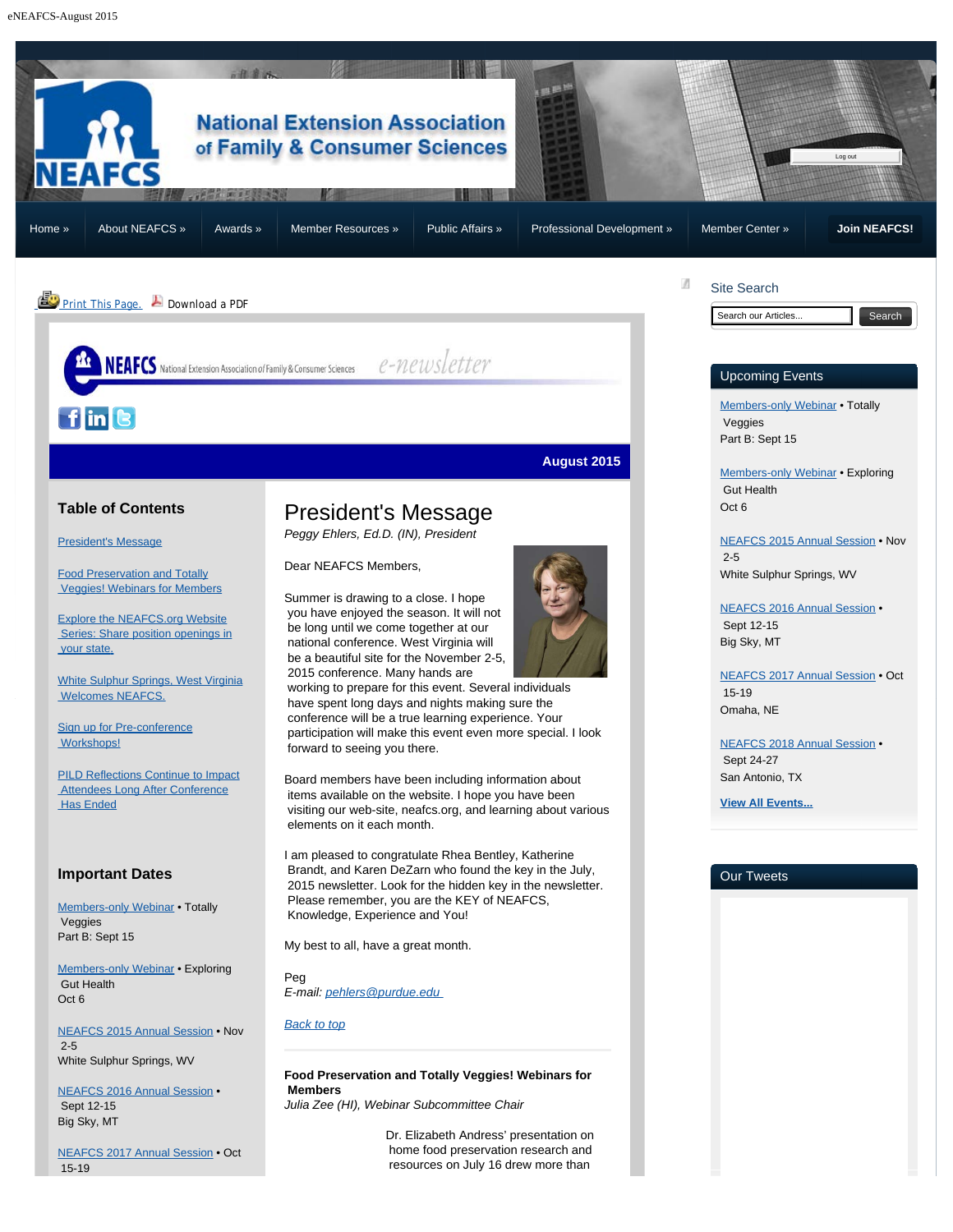Omaha, NE

[NEAFCS 2018 Annual Session](https://neafcs.memberclicks.net/index.php?option=com_mc&view=mc&mcid=9) • Sept 24-27 San Antonio, TX

**[View All Events...](https://neafcs.memberclicks.net/index.php?option=com_mc&view=mc&mcid=9)** 

<span id="page-1-0"></span>**National Extension Association of Family & Consumer Science** 140 Island Way, Ste 316 Clearwater Beach, FL 33767 (561) 477-8100 [jody@neafcs.org](mailto:jody@neafcs.org)



 200 registrants. Unfortunately our webinar system can only accommodate 100 viewers—fortunately, the presentation is available in the webinar

 archives along with her slides and handouts. [www.neafcs.org/webinar-archives](http://www.neafcs.org/webinar-archives).

Next up, learn about "Totally Veggies," a 4-lesson series curriculum, presented in two parts by Mary Ehret, Frances Alloway, and Dori Campbell of Penn State Extension. Part A on August 4 gave an overview of vegetables, focusing on leafy greens, and Part B on September 15 will be an indepth review of orange, cruciferous and root vegetables. **You need to register separately for Part A and Part B.**

Mark your calendar to Explore Gut Health on October 6.

If you'd like to submit a proposal for a webinar presentation, please email me ([zee@hawaii.edu\)](mailto:zee@hawaii.edu) as our online submission is currently being modified.

### [Back to top](#page-0-0)

**Explore the NEAFCS.org Website Series: Share Position Openings in Your State.**

*Kathleen Olson (MN), Immediate Past President*



Are you interested in seeking an Extension position in another state? Are you on a search committee and/or assisting your human resource department to secure a candidate with Extension experience? Are you a Program Leader and seeking a candidate with Extension experience? The NEAFCS website is a great way to share position openings in your state or

 be aware of Extension positions available across the country.

How do you find this on the NEAFCS website? Click on the Member Resources tab, then click on Job Opportunities to access the position openings. It is simple and easy to access this site, and it is another member benefit of NEAFCS. The more members utilize this site to post positions, the more valuable this resource is to our members.

Posting is easy to do yourself, or alert your University human resource department of the Job Opportunities page on the NEAFCS website and how to submit a position opening. Encourage your Human resource department to add this email address to their list for soliciting candidates for Extension positions. To post a position, send the position description and deadline date directly to [jobs@neafcs.org.](mailto:jobs@neafcs.org) Please provide the description in a Word document. Other formats will not be accepted.

#### [Back to top](#page-0-0)

# **White Sulphur Springs, West Virginia, Welcomes NEAFCS.**

<span id="page-1-1"></span>*Dana Wright (WV), WVU-Extension Families and Health Agent*

> White Sulphur Springs is a small town located in the Allegheny Mountains of West Virginia. The picturesque town gained its name as early as 1778. It was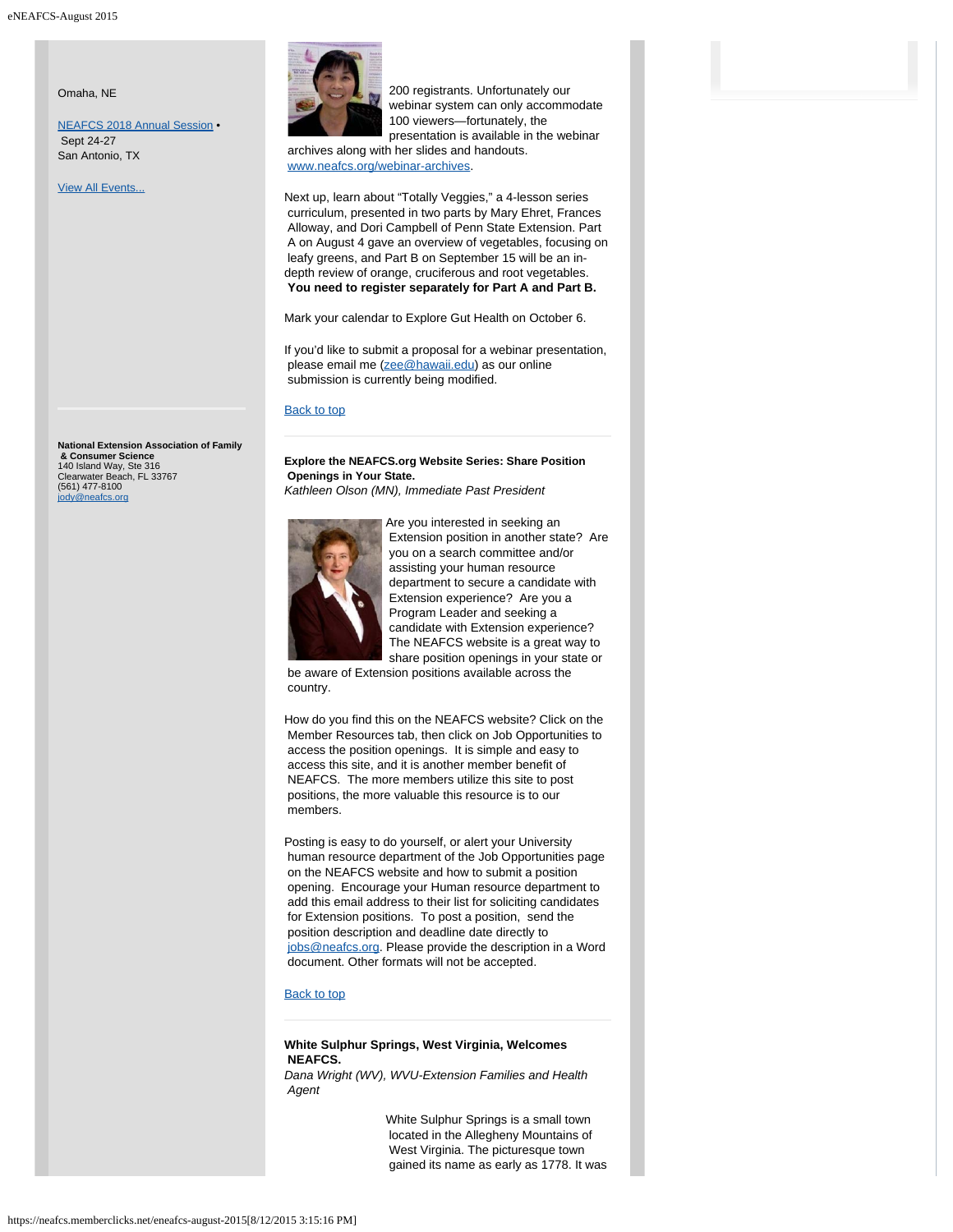

 believed by many that the town's famous springs held a magical ability to heal ailments. Legend has it that the springs have special powers to cure ailments. The springs' curing ability was quoted by Dr. John Moorman as being "the most

 highly medicated and efficient mineral water of its class in America, if not in the world." Research of the mineral springs has revealed that the water is rich in sulfate, calcium, bicarbonate and other minerals (Anderson,B.)

There are plenty of things to do during your visit of this enchanting town. Visitors can spend their evenings doing a variety of outdoor activities from horseback riding, hiking the trails of the Blue Bend Recreation area, or enjoying hayrides. Guests are sure to have their taste buds tickled as the area offers some of the most exquisite dining in the world. Check out Draper's, The Forum, and In-Fusion for unique experiences at the Greenbrier. If you're looking to indulge in some down home southern style eating…I recommend that you make your way over to The Mason Jar. These and many more attractions await you during your visit to White Sulphur Springs, West Virginia. To learn more about these opportunities please visit information <http://www.whitesulphursprings.org/activities/#bedford>.

#### [Back to top](#page-0-0)

# <span id="page-2-0"></span>**SIGN UP NOW FOR PRE-CONFERENCE WORKSHOPS!** [Click here to register.](https://neafcs.memberclicks.net/index.php?option=com_mc&view=mc&mcid=form_197340)

**Stress Less with Mindfulness Train the Trainer** *Jane Riffe, Ed.D. and Becky Smith, MBA*  $Bios \n>>\n$ 



*Stress Less with Mindfulness* is a WVU Extensiondeveloped curriculum introducing mindfulness-based skills to change one's approach to stress. Simple "practices," based on the University of Massachusetts Medical School's **Mindfulness Based Stress Reduction (MBSR)** protocol are introduced with opportunity for participants to experience their ability to "notice, shift, and practice" their responses to stress. This session will train educators to deliver the 5 session award winning curriculum. \* Stress Less includes 5 sessions, each 45-50 minutes long addressing the following topics:

Session 1- Begin with the Breath Session 2- Mindful Eating Session 3- Mindful Walking/Thought Surfing Session 4- Be Kind to Your Mind Session 5- Laughter is Good Medicine

Session participants will receive a CD with all materials needed to teach and evaluate the class as a day-long retreat or as a worksite 5 week lunch n'learn.

**Dining with Diabetes Pre-conference Training** *Shari Gallup, Fran Alloway, Lisa Graves, Stephanie Faroh, Dan Remley, Ph.D.* [Bios >>>](https://neafcs.memberclicks.net/2015-speaker-bios)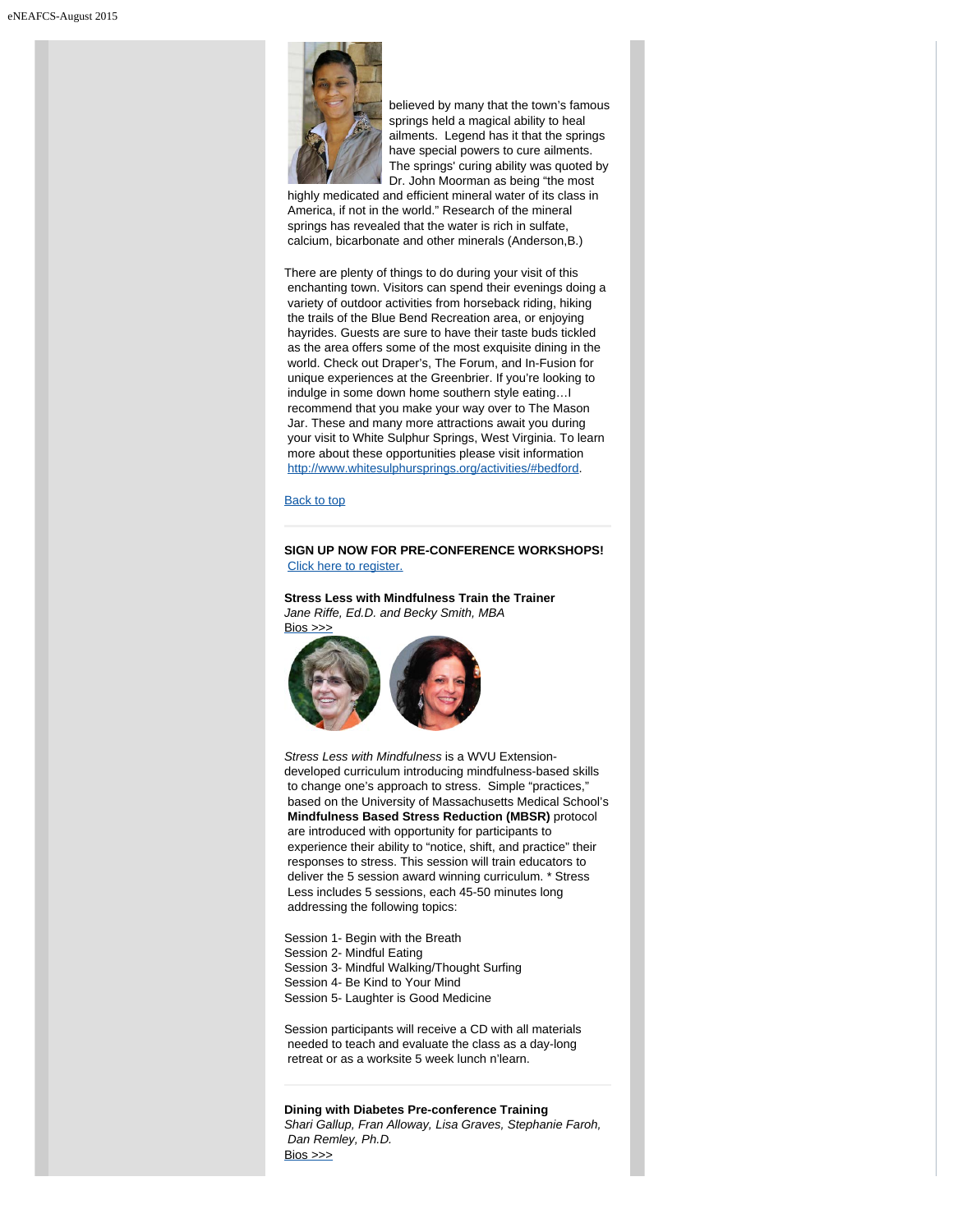

Diabetes continues to grow. It is a serious, expensive, and common disease in the U.S. and around the world. The complications of untreated or undertreated diabetes are devastating. In response, Extension professionals across the country are delivering practical, research-based information through the Dining with Diabetes program. The Dining with Diabetes program is a series of face-to-face classes that include practical nutrition education and cooking demonstrations to emphasize that preparation of healthy foods can be a part of a healthy lifestyle.

Come and join this 4-hour workshop as the National Extension Dining with Diabetes Team (NDWD) unveils a new national curriculum, evaluation, resources and recipes. You will receive the new national resources and be prepared to offer this in your home state. The National Extension Dining with Diabetes Working Group provides leadership and coordination for unified program delivery and evaluation of Dining with Diabetes.

#### **Learning Objectives:**

At the conclusion of this session, participants will be able to:

- Identify the basics of how to implement the Dining with Diabetes program in their communities
- Examine updated Dining with Diabetes curriculum,  $\bullet$ evaluation, recipes and resources
- Identify educators and specialists from around the  $\bullet$ country
- Understand initiatives of the NDWD and identify ways  $\bullet$  to make a difference through this national working group
- Evaluate resources and find out how other states market, implement and evaluate the program.

**Smart Choice Health Insurance Basics© Training** (concludes with certification) *Bonnie Braun, Ph.D. and Lynn Little*



Have you heard about the award-winning *Smart Choice Health Insurance*© program? Are you certified to teach that program? Don't know much or anything about teaching health insurance? No matter your answer, the multi-state Health Insurance Literacy Initiative (HILI) team has a new product for you.

Many of your colleagues asked for a shortened version of the two-hour Smart Choice program. Navigators and outreach workers wanted a version that didn't require depth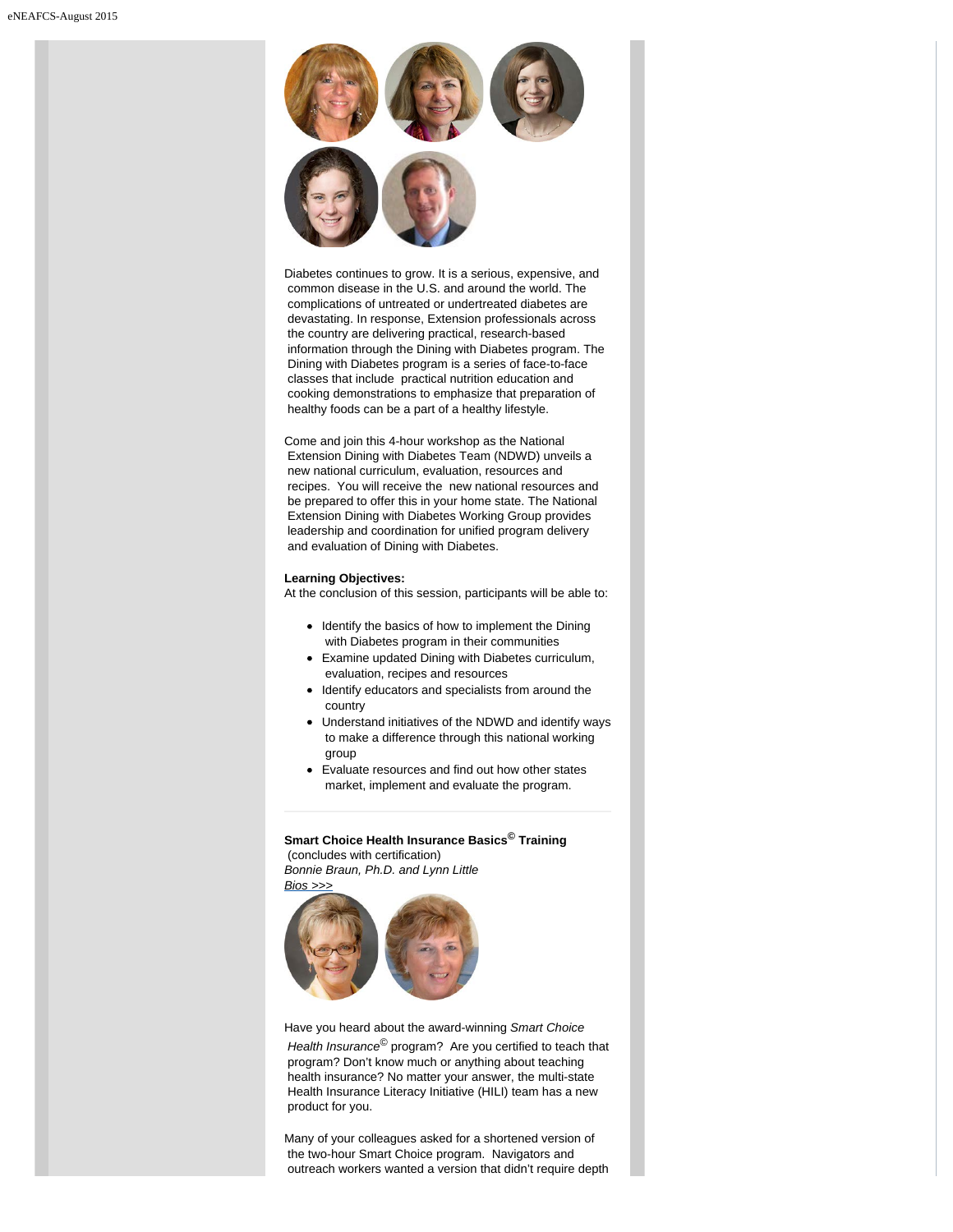of experience in adult education.

Come to the NEAFCS *Smart Choice Health Insurance Basics*© Training preconference and leave with a certificate to teach this new one-hour program. Leave with an Educator's Toolkit and ideas from your peers about what works and why they are using this program. Leave with access to materials and follow-up support from the HILI team.

You'll also learn about other products in the Smart Choice family including the new companion *Smart Use Health Insurance Basics*©. And you'll understand why these entrepreneurial, evidence-based programs demonstrate impact with value for consumers and families, Cooperative Extension and the public.

#### *[Back to top](#page-0-0)*

# <span id="page-4-0"></span>**PILD Reflections Continue to Impact Attendees Long After Conference Has Ended**

*Theresa C. Mayhew (NY), Vice President for Public Affairs*

One of the gratifying parts of this position is reading what each PILD Conference First Timer took away from his or her experience in Washington, DC. Their comments reinforce the conference objectives of providing attendees with a deeper understanding of the Cooperative Extension System, how the work we do matters, and how to best share that message with our elected officials. Read on to see what I mean*.*

*"What a fabulous week. I had initially started writing thoughts on Tuesday thinking I would 'get ahead' of the game. However, after Wednesday's sessions with the Program Leaders I just scrapped everything I wrote previously to tell you - I WANT MORE OF THEM! Wow - how amazing was that session for this Extension newbie! I feel like my light bulbs are all finally turned on and my elevator now reaches the top floor! The quick bits of info were phenomenal and I wish I could hit rewind and play their words over and over. Additionally I found the sessions on social networking and the final send off so very valuable. I am so very grateful to have found such an engaging and 'real' crew at the top of NEAFCS. My thanks to NEAFCS to my roomie Debby and my new found friends from all over the Extension world. As I went in to Wednesday's Hill visits I want you to know that I indeed felt prepared to advocate and educate. But even more so, I am prepared to provide training and education to my councils on how important a role than can play both locally and nationally. Thanks, again!" – Lori Hayungs, Iowa State*

"Since coming to Extension seven years ago, I have tried to make sense of the "alphabet" soup of acronyms and agencies, but have never successfully visualized the order of the agencies and how they all work together. Beginning with our first timer's opening session on Sunday when we were given the list of acronyms, clear through to my last session meeting with our NEAFCS representatives to the conference, I was able to gain an understanding of our Extension system. I really enjoyed our FCS session with our National Project Leaders. In addition, I enjoyed learning about things our NEAFCS association is doing and it was great to the impact statement information I submit to our state leaders come full circle. I was nervous about meeting with my legislative leaders but the most important thing I gained from this experience was the opportunity to do so. I was able to tell my Extension story and hopefully make a difference as they consider the impact we have on the lives of others." – Christine Kendle, Ohio State University

*"Pennsylvania brought a delegation of volunteers and this*